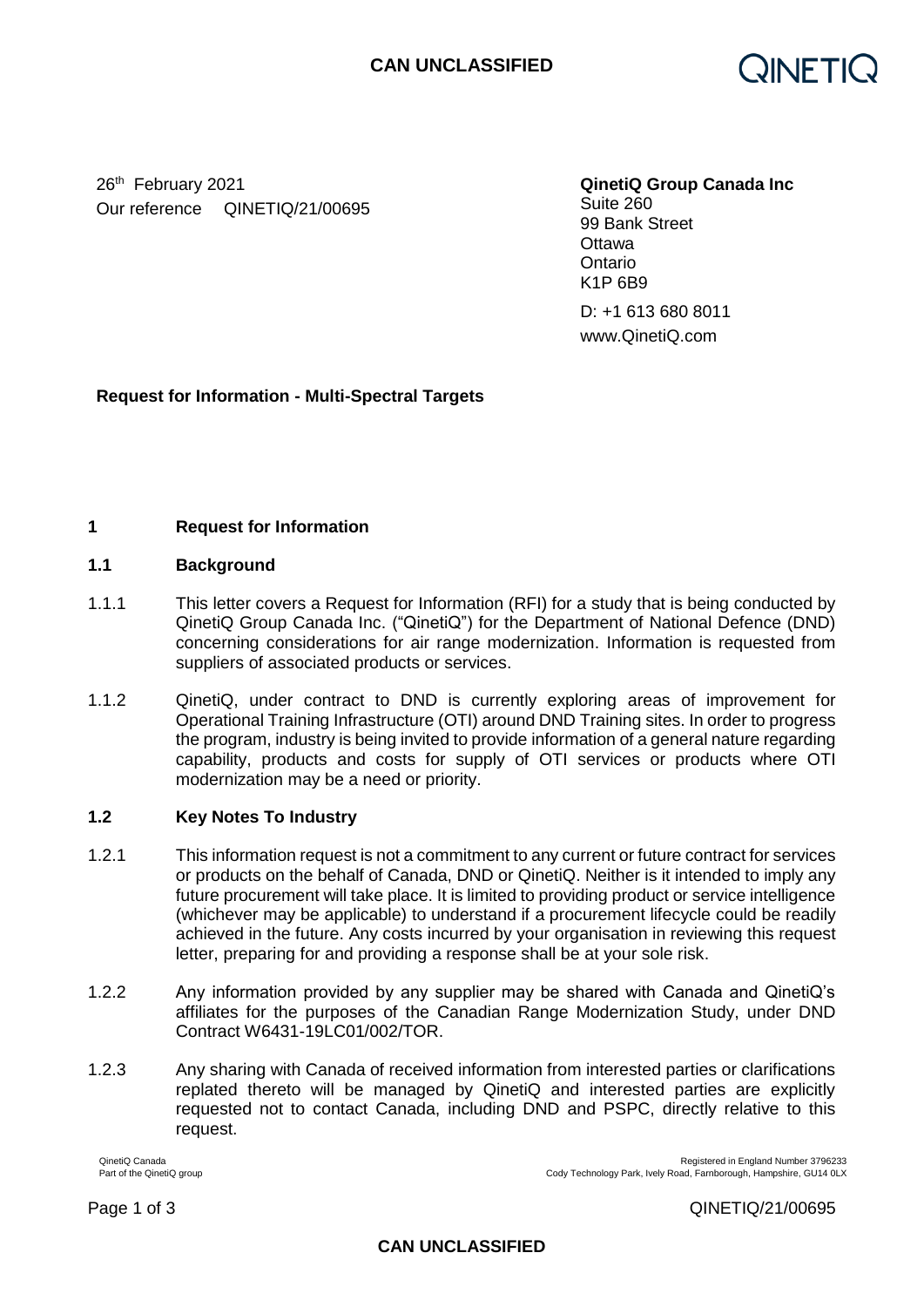# **CAN UNCLASSIFIED**

1.2.4 QinetiQ may respond to information received with questions to clarify aspects of supplied information.

### **2 Request for Information - Instructions**

- 2.1 Suppliers responding to this request (responders) are asked to provide the following information:
	- Business Address;
	- Contact Details:
	- Short statement stating area of interest;
	- Short Statement of scope of potential supply of goods or services;
	- Indicative compliance statement against requirement herein.
- 2.2 Responses to this request should be supplied by email to Madison. Aubry@qinetiq.ca by the 23rd March 2021 in order to be considered in the formulation of the study response.
- 2.3 Responders are also requested to provide a description of the proposed solution, addressing the key requirements in Section 3 below.

#### **3 Details of Multi-Spectral Targets**

- 3.1 There may be a need for Multi-Spectral Targets that provide representative characteristics of modern real world threats, in particular Surface to Air Missile Systems or Armoured Vehicles. These real world threats may often be mobile armoured vehicles comprising of command and control units, radars and missile batteries. The targets or target sets would need to be representative in:
	- Form Representative in shape, size, colour and layout;
	- Radar Cross Sectional Area Representative in m<sup>2</sup>;
	- Thermally Representative;
- 3.2 It is desirable that Multi-Spectral Targets or Target Sets be easily transportable by Air, Road and Sea.
- 3.3 The Multi-Spectral Targets must be mobile and be able to be set up within 6 hours prior to any activity, be recoverable and ready to move within 6 hours after activity completion.
- 3.4 The Multi-Spectral Targets must be able to work in an austere environment:
	- -40°C to +40°C (Operating Ambient Temperature Range)
	- -55°C to +45°C (Non-Operating Ambient Temperature Range)
- 3.5 The Multi-Spectral Targets must be able to be representative in a variety of weather conditions including rain, sleet and snow.

#### **CAN UNCLASSIFIED**